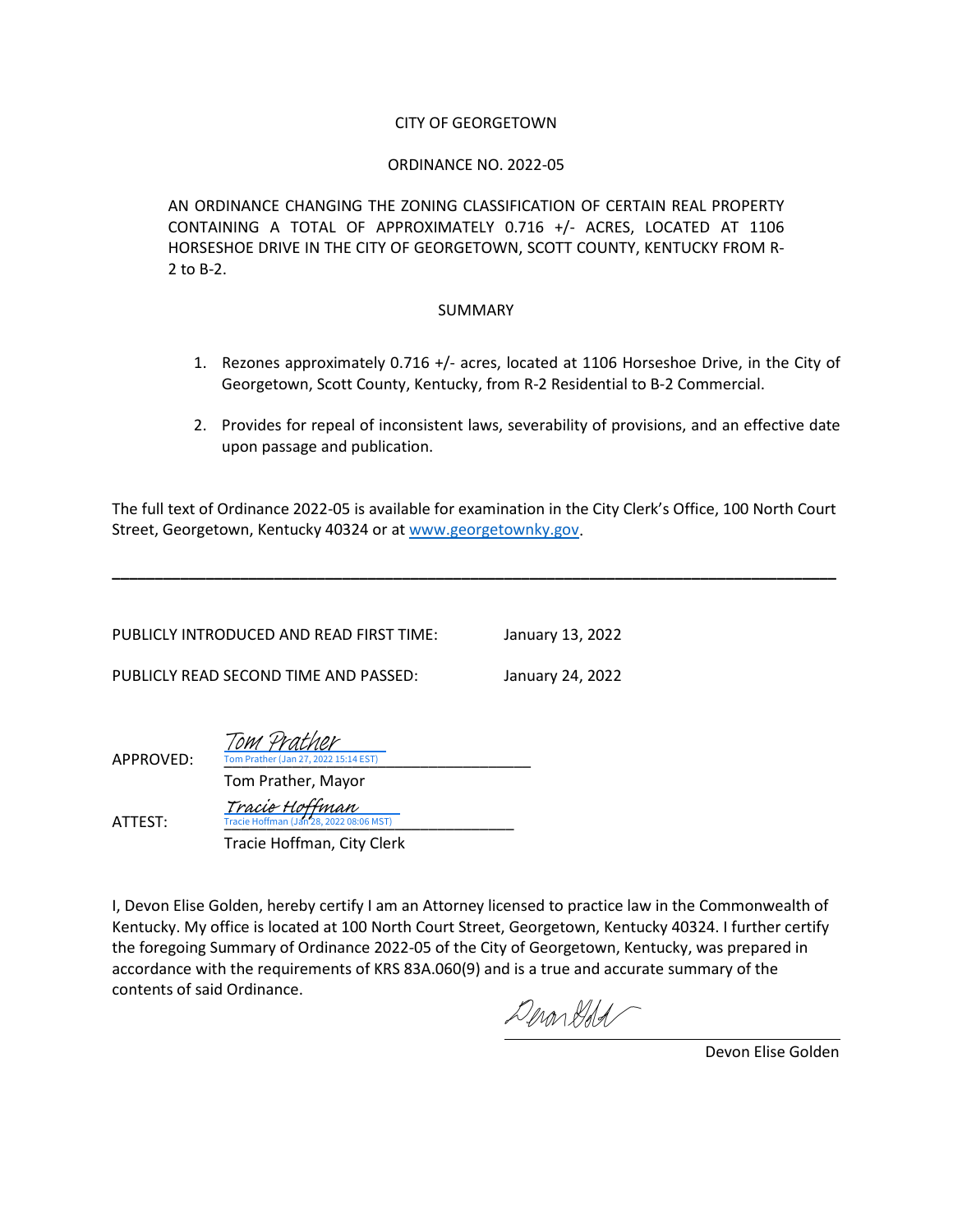#### CITY OF GEORGETOWN

#### ORDINANCE NO. 2022-05

AN ORDINANCE CHANGING THE ZONING CLASSIFICATION OF CERTAIN REAL PROPERTY CONTAINING A TOTAL OF APPROXIMATELY 0.716 +/- ACRES, LOCATED AT 1106 HORSESHOE DRIVE IN THE CITY OF GEORGETOWN, SCOTT COUNTY, KENTUCKY FROM R-2 to B-2.

#### SPONSORS: Connie Tackett and David Lusby

WHEREAS, the application of Doug Smith, whose address is 134 East Main Street, Georgetown, KY 40324, having been filed with the Georgetown-Scott County Planning Commission requesting a zoning classification change of certain real property consisting of approximately 0.716 +/- acres located at or around 1106 Horseshoe Drive, in the City of Georgetown, Scott County, Kentucky, as more particularly described in Exhibit "A" attached hereto and incorporated by reference herein, from R-2 to B-2; and

WHEREAS, the matter having been heard publicly by the Planning Commission on the  $9<sup>th</sup>$ day of December, 2021, pursuant to notice according to law and with a quorum present and voting; and

WHEREAS, after taking testimony on the application and fully considering same, the Planning Commission voted to make certain findings of fact and to recommend approval of the application to the Georgetown City Council, said recommendation sent and received on January 4, 2022; and

NOW, THEREFORE, be it ordained by the City of Georgetown, Kentucky:

#### SECTION ONE

That the Findings of Fact and Recommendations of the Planning Commission are hereby adopted and incorporated herein as if fully copied at length.

#### SECTION TWO

That the Georgetown-Scott County official zoning map is hereby amended to show a change in the zoning classification for certain real property consisting of approximately 0.716 +/ acres located at 1106 Horseshoe Drive, in the City of Georgetown, Scott County, Kentucky, as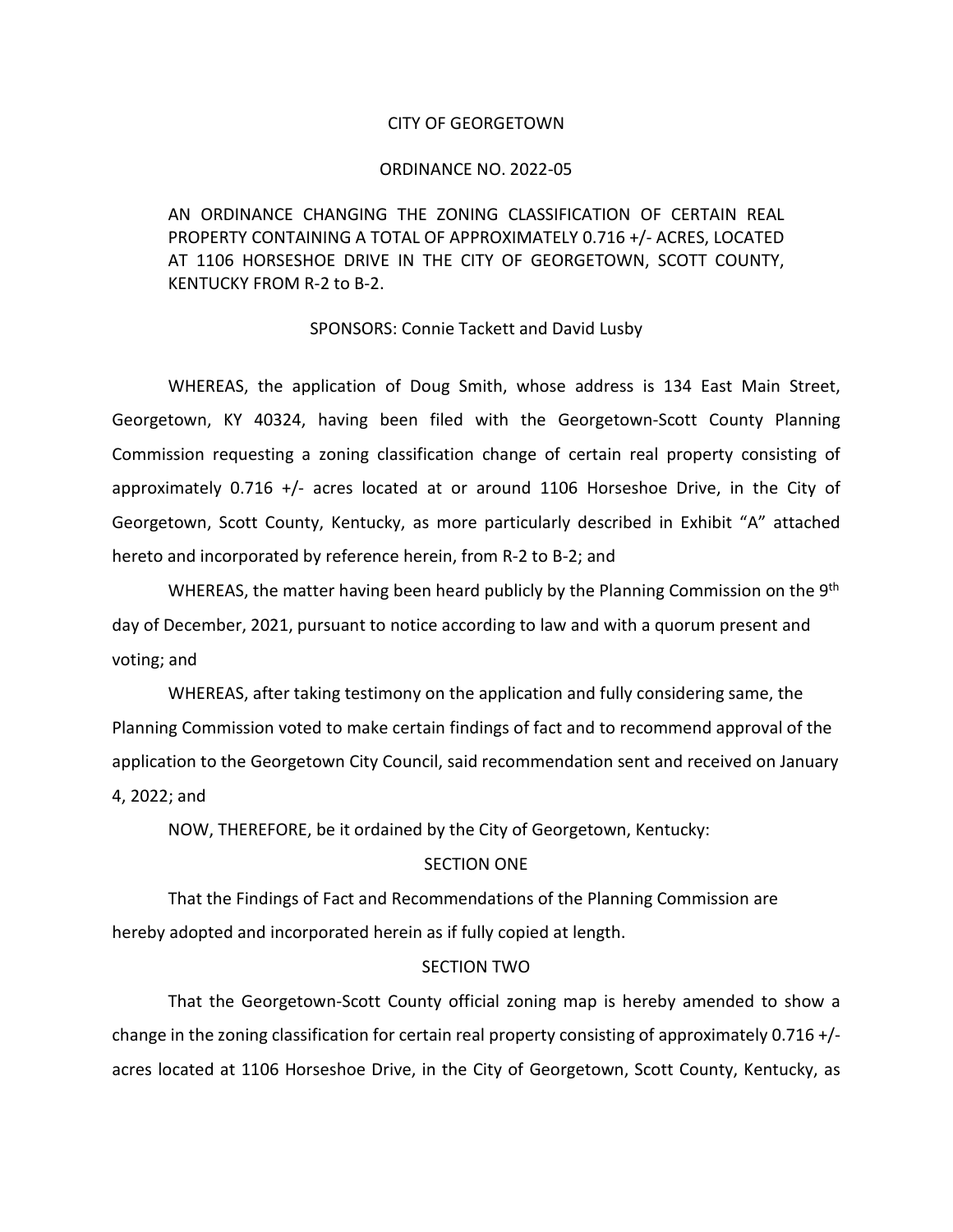more particularly described in Exhibit "A" attached hereto and incorporated by reference herein, from R-2 to B-2.

## SECTION THREE

That the Georgetown-Scott County Planning Commission is hereby directed to show these zoning classification changes on the official zoning map and to make reference to the number of this Ordinance.

## SECTION FOUR

If any portion of this Ordinance is for any reason held invalid or unlawful such portion shall be deemed a separate provision and such holding shall not affect the validity of the remaining portions of this Ordinance.

# SECTION FIVE

All ordinances or parts of ordinances in conflict with this ordinance are hereby repealed.

# SECTION SIX

This Ordinance shall be in full force and effect upon passage and publication.

PUBLICLY INTRODUCED AND READ FIRST TIME: January 13, 2022

PUBLICLY READ SECOND TIME AND PASSED: January 24, 2022

APPROVED: Tom Prather (Jan 27, 2022 15:14 EST) Tom Prather

Tom Prather, Mayor

**ATTEST:** Tracie Hoffman (Jan 28, 2022 08:06 MST) Tracie Hoffman<br>Tracie Hoffman (19028-2022-08:0

Tracie Hoffman, City Clerk